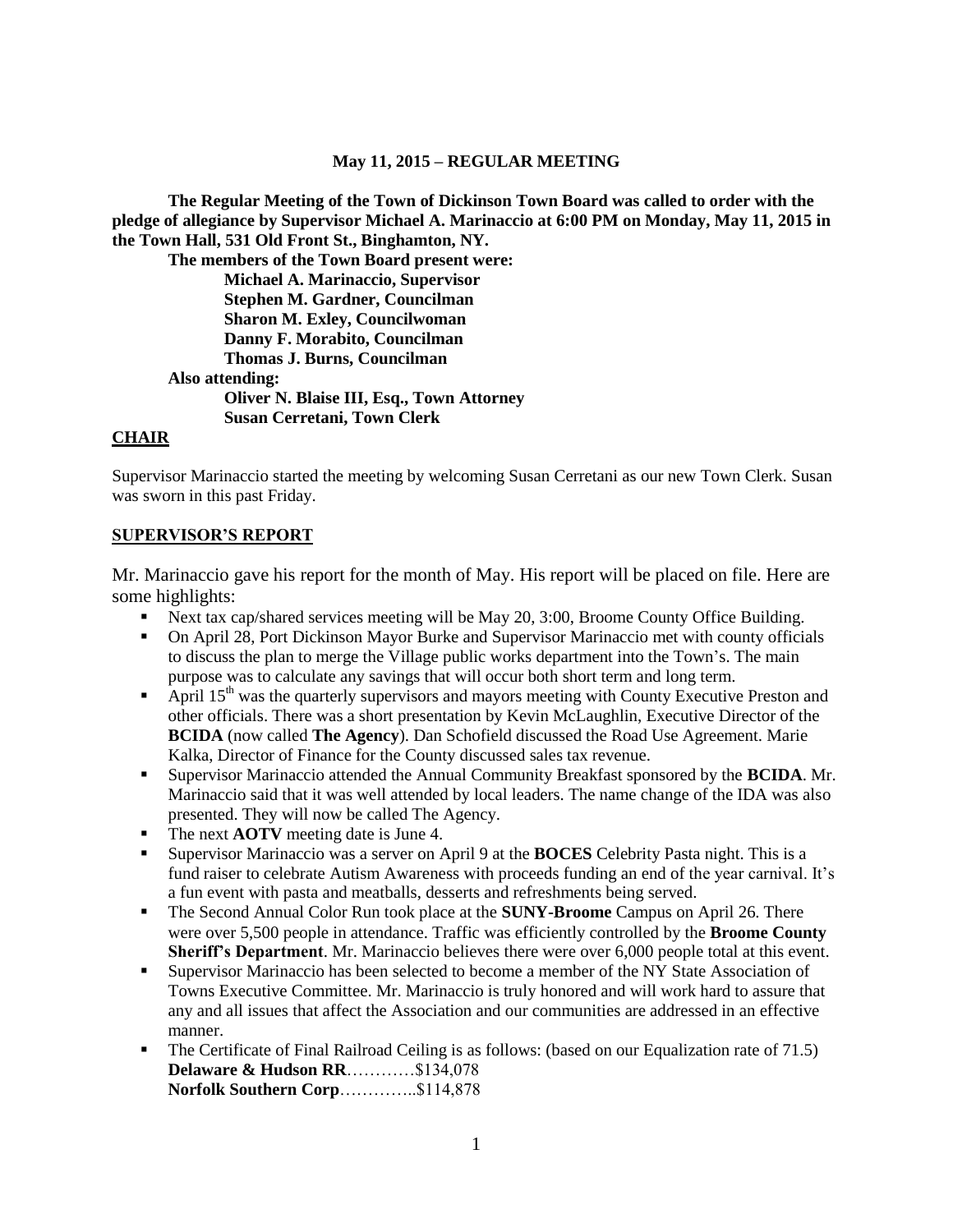# **SUPERVISOR'S REPORT (Continued)**

- The County has completed their Proposal with **Delta Engineering** for the Implementation of a Local Road Protection Program. The county is asking all municipalities if they are interested in joining them. Mr. Marinaccio has referred this issue to the Town's attorney.
- Joel Kie, Public Works Commissioner and Supervisor Marinaccio attended the May 5, **Department of Transportation** meeting highlighting updates for the 2015 construction of I-86. Mr. Marinaccio thought the meeting was very informative. The construction is near completion of Stage 1, with Stage 2 letting out in December. Some of the closed ramps will be reopened.
- The first quarterly sales tax check for the town is \$183,171.81.
- Fees due to the town for the housing of non-Broome County residents at the Broome County Jail during the first quarter of 2015 are \$13,235.24
- Mr. Marinaccio has suggested to the Binghamton Mayor that the Mayors of the City of Binghamton and Johnson City schedule a meeting with all of the outside users of the sewage plant to discuss the surplus money that has been mentioned in the news. Mr. Marinaccio says that there are too many questions and rumors about this surplus and of sewage rates increasing by 25%.
- The Police Support Rally took place last Saturday at the Oakdale Mall.
- Supervisor Marinaccio was copied on a letter that was written by Assemblyman Crouch to **NYS DOT** Commissioner Joan McDonald requesting assistance with funding for the Phelps St. road extension project.

### **CODE VIOLATIONS:**

- **1.** The owner of 210 Bevier St. was arraigned and will have a court appearance on June 2.
- **2.** Appearance ticket issued to 231 Bevier St. for violation of Property Maintenance Code.

## **DOG CONTROL REPORT:**

Supervisor Marinaccio is in receipt of the DC Officer monthly report. Stray dogs reported and picked up, dog found on a road and taken to the shelter, persons walking 3 dogs along Adams Drive and not picking up dog waste and a few complaints called in about cats.

- **NYSEG WARNING LETTERS:** None received
- **TOWN CLERK FINANCE REPORT:** Supervisor Marinaccio is in receipt of the monthly town clerk's finance report for April and the April report for the Court. The Court report is generated by NY State Unified Court.

## **PUBLIC COMMENTS**

Supervisor Marinaccio opened the meeting to public comments.

Jim Love of Orchard Road spoke to the issue of the Railroad status. Supervisor Marinaccio received the **Certificate of Final Railroad Ceiling** based on the Equalization rate of 71.5 percent. Mr. Marinaccio would like to have the town Assessor Jack Cahill come to a meeting to explain the process.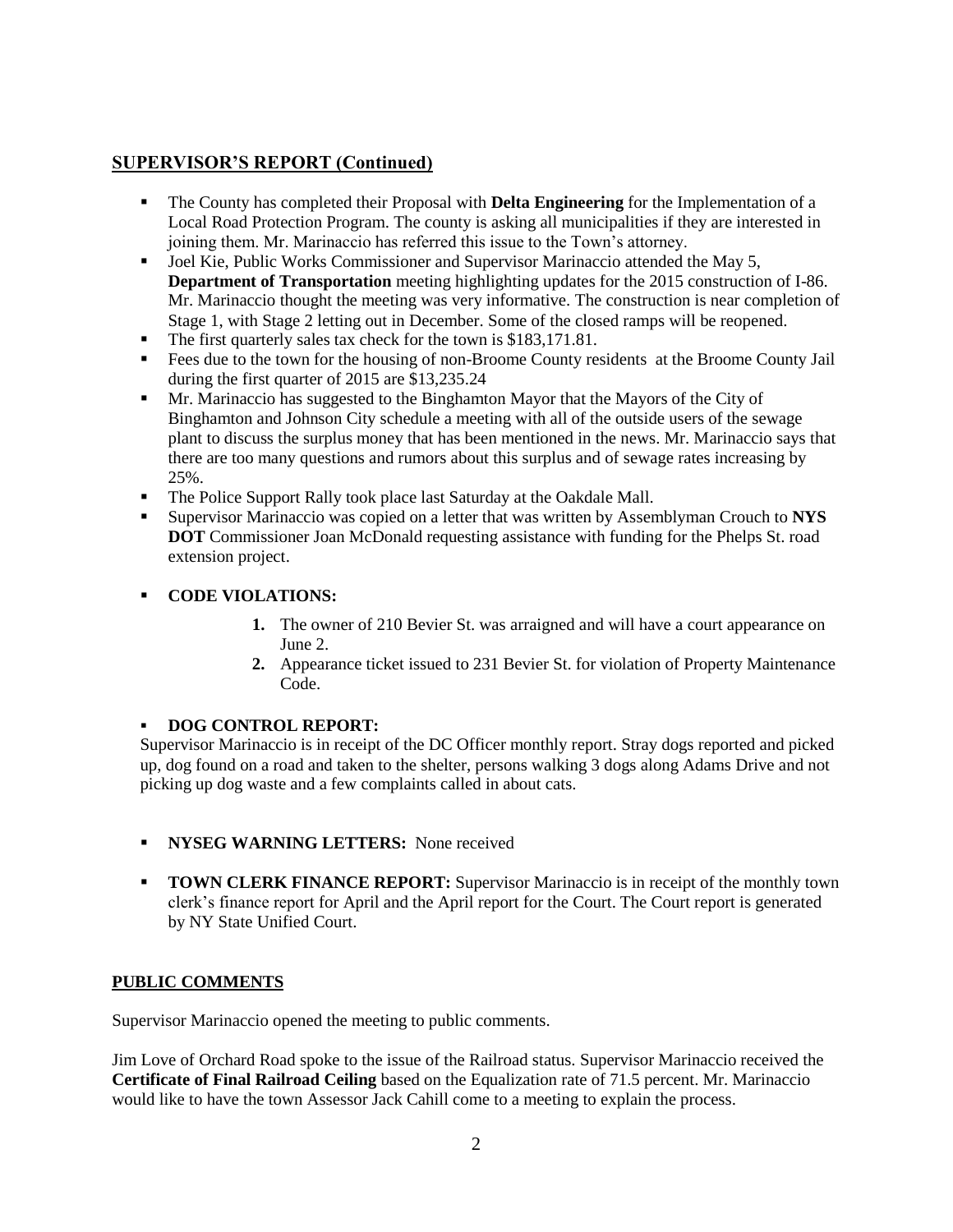### **APPROVAL OF MINUTES**

On a motion by Councilman Morabito seconded by Councilwoman Exley to approve the Work Session April 6, 2015 and Regular Meeting Minutes of April 13, 2015. All in favor. Vote -5 Ayes, Nays-0.

#### **ABSTRACTS for approval**

On Motion from Councilman Gardner, seconded by Councilwoman Exley to approve abstract # 5 in the amount of  $$196,192.24$ . Vote Ayes  $-5$ , Nays  $-0$ .

> Supervisor Marinaccio voting Aye Councilman Gardner Aye Councilwoman Exley Aye Councilman Morabito voting Aye Councilman Burns voting Aye

Unanimously passed and noted as duly adopted.

#### **Abstract Summary of Audited Vouchers for Funds respectively in the amount(s) of \$:**

#### **Voucher #5 for April 2015 year in the amount of \$:\$196,192.24**

| <b>General Fund</b>                          | \$56,087.45 |
|----------------------------------------------|-------------|
| <b>Part Town</b>                             | \$511.50    |
| <b>Highway</b>                               | \$29,717.95 |
| <b>Fire districts</b>                        | \$26,944.00 |
| <b>Light Districts</b>                       | \$4,364.35  |
| <b>Refuse &amp; Garbage</b>                  | \$7,862.42  |
| <b>Sewer Operating Dist.</b>                 | \$3,903.67  |
| <b>Water Operating Dist.</b>                 | \$66,801.10 |
| <b>Water Debt-Water Line/Replace/Repairs</b> | \$00.00     |

#### **ATTORNEY**

# **STATUS OF TOWN BOUNDARY ANNEXATION OF 932 UPPER FRONT STREET TO TOWN OF CHENANGO**

Mr. Blaise stated that after submitting the survey provided by the Schlesigers, the **Broome County Planning Department** needs additional new lines or colors to prepare new maps of the adjusted town boundaries following the annexation. Mr. Blaise is waiting to hear from the surveyor what the charge is going to be and who is going to pay that charge.

## **FILING OF DEED FOR PHELPS STREET PROPERTY**

Attorney Blaise reported the Phelps Street deed from Mrs. Burke has been filed. The Town of Dickinson now owns the Phelps Street property. After the meeting, Attorney Blaise will give the abstract and title to Susan Cerretani, the Town Clerk to file. The Town Clerk will then sign a receipt which verifies that she has received that abstract and title.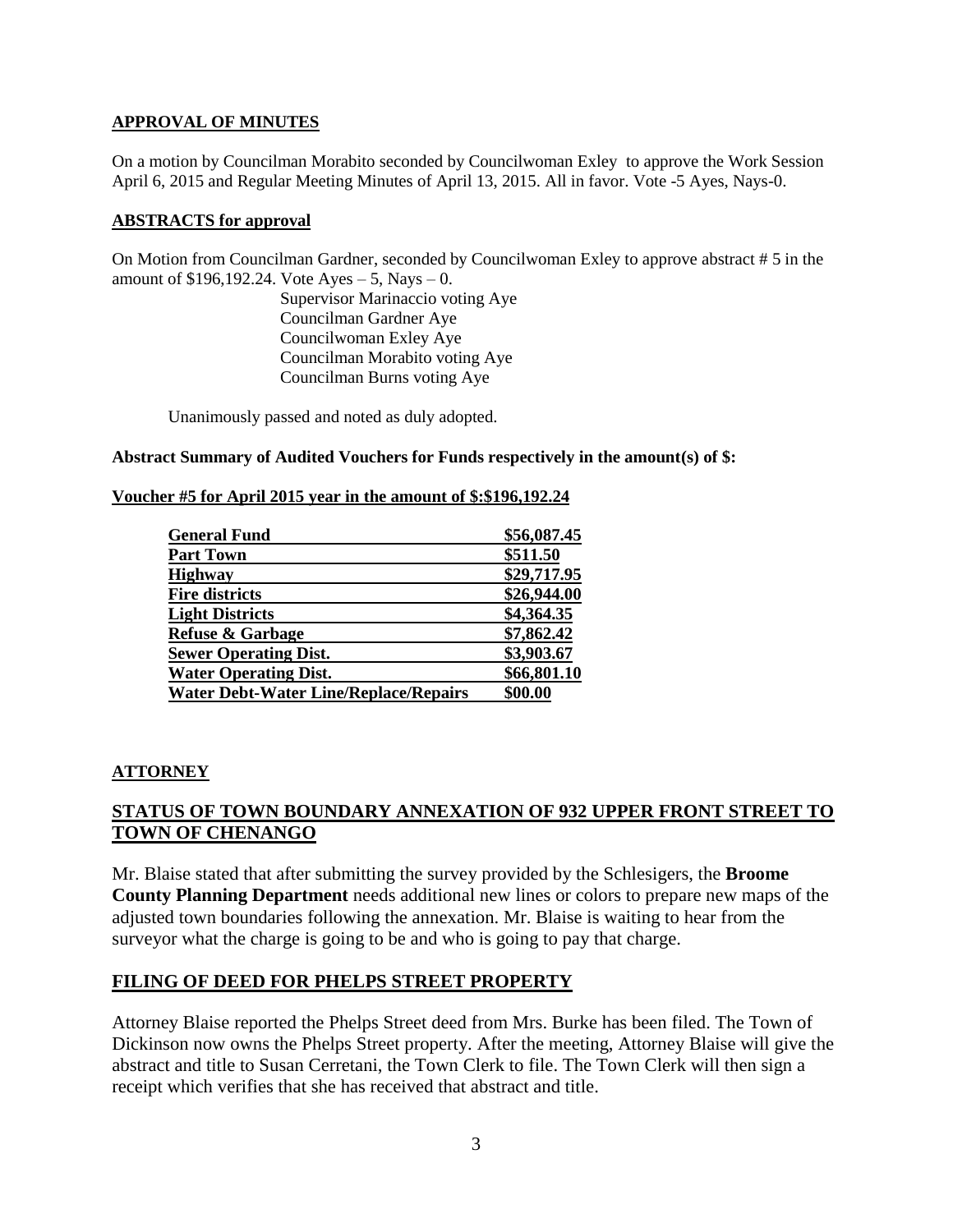### **UPDATE ON TRANSFER OF MARION STREET TO MR. & MRS. KATUSHA**

The Katushas do not want to finalize the property transfer until the Town removes the tree stumps from the property. Public Works Commissioner Joel Kie stated that the Town will remove the remaining trunks in the next couple weeks but will not remove the stumps. Attorney Blaise will follow up with communication with the Katusha family to sign the transfer once the tree trunks are removed from the property.

# **NEW YORK STATE DEPARTMENT OF TRANSPORTATION PROJECTS**

Attorney Blaise stated that we have not heard back from NYSDOT regarding the draft agreement with the City of Binghamton for lighting along US 11 from the city line to Bevier Street. We haven't heard back or seen draft agreements on the trail. Supervisor Marinaccio stated that he would contact **NYSDOT**.

## **RESOLUTION 2015-11**

The following Resolution was offered by Councilman Morabito, who moved its adoption, seconded by Councilman Burns.

BE IT RESOLVED, by the Town Board of the Town of Dickinson, Broome County, New York as follows: **Resolution authorizing the appointment of Jason Delanoy to the Zoning Board of Appeals effective immediately to fill out the term of Jerome Ford.**

The question of adoption of the foregoing Resolution was duly put to a vote on roll call which resulted as follows: All in favor. Vote  $Ayes - 5$ , Nays  $- 0$ .

Supervisor Marinaccio voting Aye Councilman Gardner Aye Councilwoman Exley Aye Councilman Morabito voting Aye Councilman Burns voting Aye

All in favor.

Supervisor Marinaccio said he will call Jason Delanoy to inform him of his new appointment.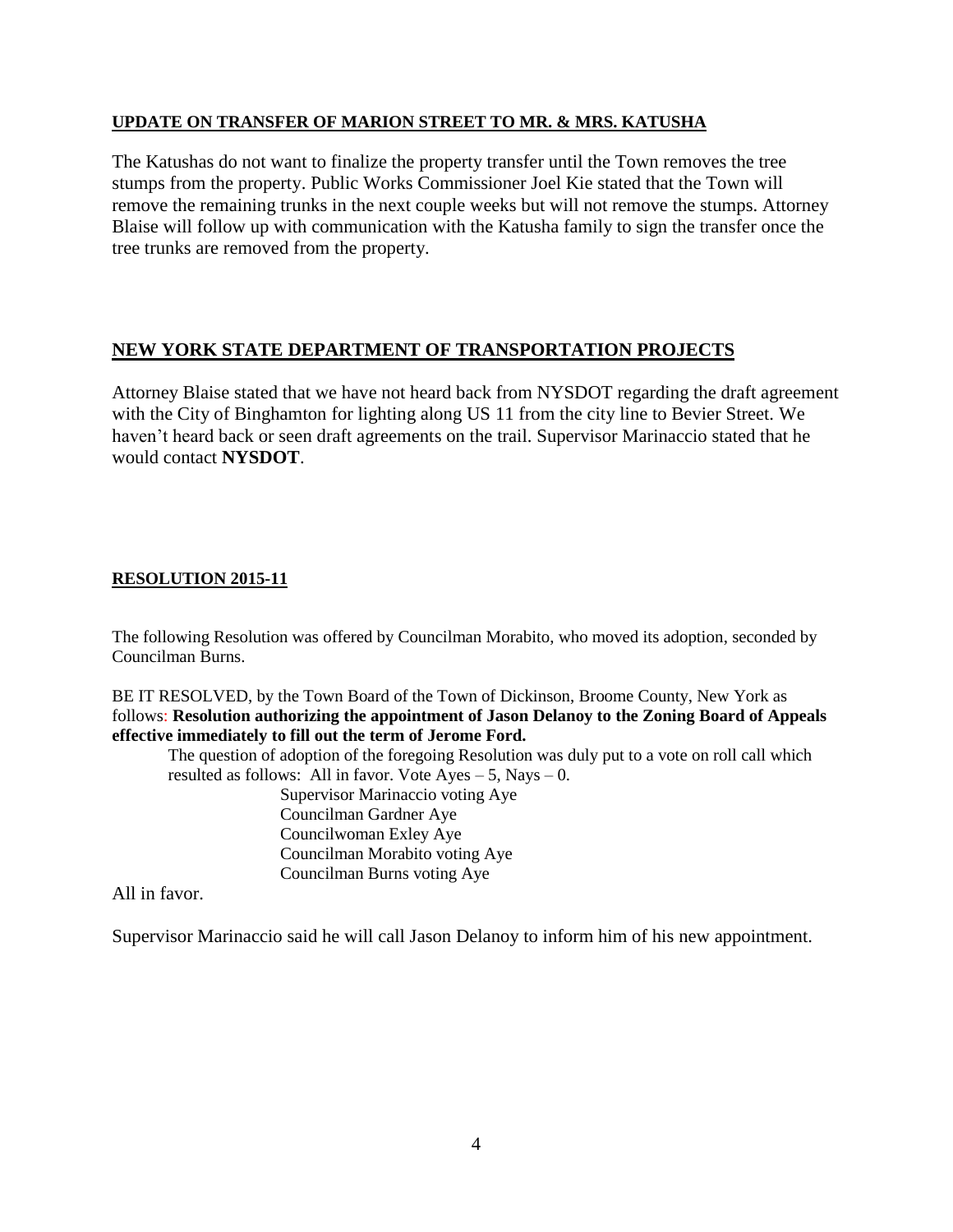#### **RESOLUTION 2015-12**

The following Resolution was offered by Councilman Gardner, who moved its adoption, seconded by Councilman Burns.

BE IT RESOLVED, by the Town Board of the Town of Dickinson, Broome County, New York as follows: **Resolution supporting the issuance of a gaming license to Tioga Downs.**

It was agreed that this will create jobs and create business for our area.

The question of adoption of the foregoing Resolution was duly put to a vote on roll call which resulted as follows: All in favor. Vote  $Ayes - 5$ , Nays  $- 0$ .

> Supervisor Marinaccio voting Aye Councilman Gardner Aye Councilwoman Exley Aye Councilman Morabito voting Aye Councilman Burns voting Aye

All in favor.

A copy of the resolution is attached to these minutes and will be forwarded to Tioga Downs.

Attorney Oliver Blaise presented two "off the agenda" items.

1. Under **Section 284 Highway Law** there is supposed to be a formal agreement in place between the Highway Superintendent and the Town board that sets forth the funds the Highway Superintendent intends to expend on yearly projects for repairing roads, generally and on any specific projects. This law was put in place decades ago but has not always been adhered to. The NYS Comptroller has been noting in his audits that it wants to see these agreements in place. Attorney Oliver Blaise and Public Works Commissioner Joel Kie worked up an agreement for the board to sign. A long discussion followed about the particulars of the process and the agreement. It is a yearly agreement that covers storm water and highway. Mr. Blaise clarified that the Highway Superintendent assumes the position of Public Works Commissioner and oversees not just the highway but he oversees water and sewer, as set forth in the Town Code. Councilman Morabito's greatest concern is the management of the process. All agreed that it is a formal check and balance system of the Public Works budgeting process. Supervisor Marinaccio stated that it will be yet another improvement and a star for how the Town handles its finances. The agreement needs some grammar, spelling, and job title corrections. The Resolution will be adopted with corrections being made. A copy will go to the County.

#### **RESOLUTION 2015-13**

The following Resolution was offered by Councilman Gardner, who moved its adoption, seconded by Councilwoman Exley.

BE IT RESOLVED, by the Town Board of the Town of Dickinson, Broome County, New York as follows: **Resolution approving the agreement for the expenditure of highway moneys. (\*with corrections)**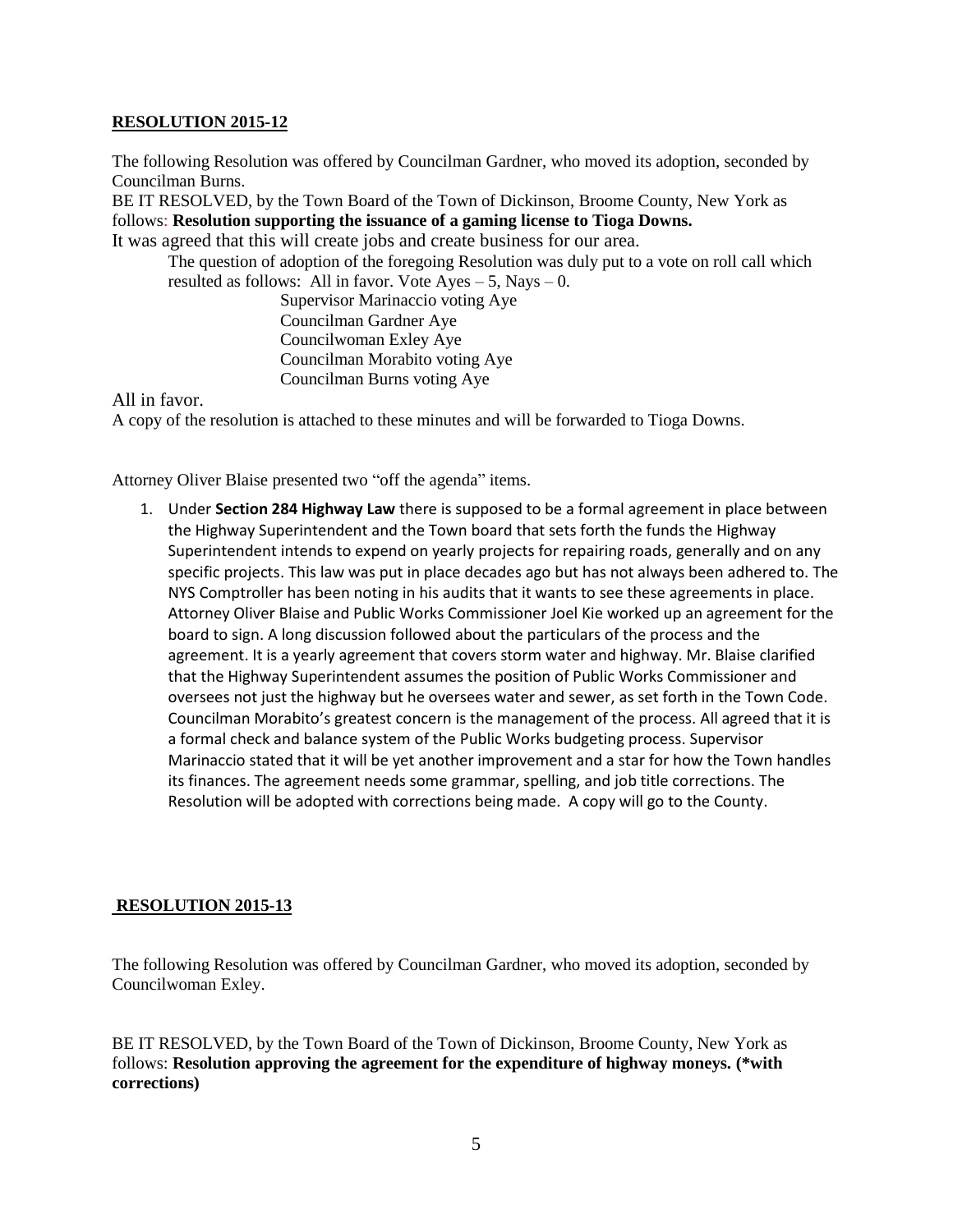The question of adoption of the foregoing Resolution was duly put to a vote on roll call which resulted as follows: All in favor. Vote  $Ayes - 5$ , Nays  $- 0$ . Supervisor Marinaccio voting Aye

Councilman Gardner Aye Councilwoman Exley Aye Councilman Morabito voting Aye Councilman Burns voting Aye

## All in favor.

A copy of the agreement is attached to these minutes, will be placed on file with the Town Clerk, and will be forwarded to the County as provided for by Highway Law § 284.

2. Mr. Blaise received correspondence from Village attorney Herb Kline about Mayor Burke having attended one of our meetings to discuss the Fire contract for 2015 where it was discussed that special districts have their own tax cap. Now we find that the interpretation by the Comptroller is the exact opposite. The Comptroller's Office posted information on the tax cap on its website, basically saying if the tax levy is controlled or set by the governing body, that governing body has to include that in its overall tax levy for tax cap purposes. The Comptroller's Office is auditing for compliance.

## **CHAIR**

## **COMMITTEE REPORTS:**

## **PUBLIC WORKS – WATER & HIGHWAY DEPARTMENT**

Joel Kie, Public Works Commissioner reported that during the flood of 2011 the Town purchased several pumps to help the residents on Adams Drive. There is a surplus of 10 or 11 pumps that Mr. Kie would like to sell to the public. They are gas pumps that will need to be serviced. Attorney Blaise stated that the pumps could be declared as surplus and sold. The Town Clerk's office will be responsible for collecting the fee of \$100 per pump. A resolution (#14) was adopted to declare the pumps as surplus.

#### **RESOLUTION 2015-14**

The following Resolution was offered by Councilman Gardner, who moved its adoption, seconded by Councilwoman Exley.

BE IT RESOLVED, by the Town Board of the Town of Dickinson, Broome County, New York as follows: **Resolution declaring pumps that were purchased and used in the Flood of 2011 as surplus.** The question of adoption of the foregoing Resolution was duly put to a vote on roll call which resulted as follows: All in favor. Vote  $Ayes - 5$ , Nays  $- 0$ .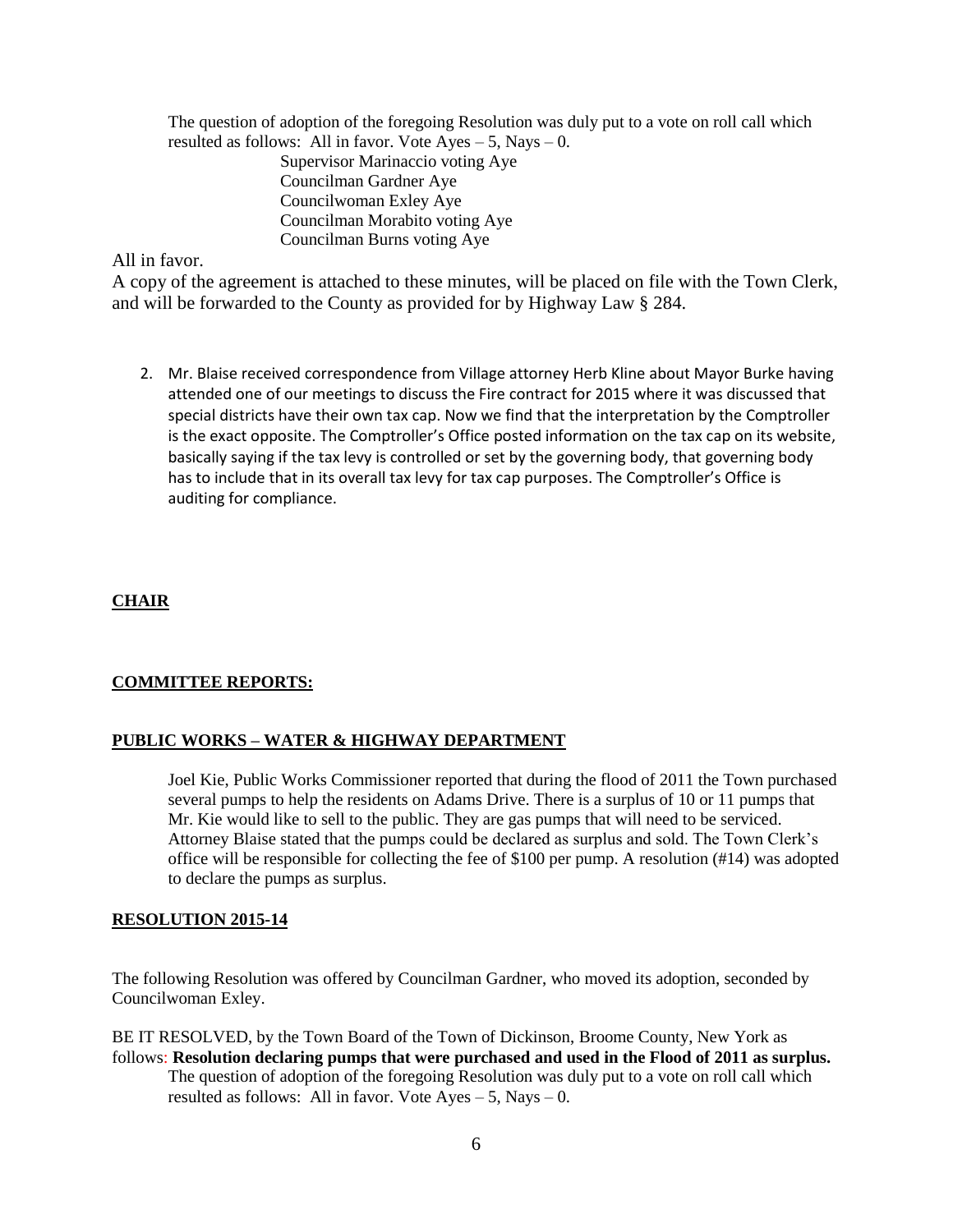Supervisor Marinaccio voting Aye Councilman Gardner Aye Councilwoman Exley Aye Councilman Morabito voting Aye Councilman Burns voting Aye

All in favor.

## **SET POLICY FOR FIRE HYDRANT USE**

Public Works Commissioner Kie would like to institute a process for fire hydrant permits. According to the Town Code the fees are determined by the Town Board. The Highway Department is in the process of obtaining a meter to measure water usage directly from the hydrants. Contractors in need of a large volume of water will be charged a flat fee of \$250 plus the going water rate for cf of water used.

On a motion by Councilman Morabito seconded by Councilman Burns for the Town Board to set policy for Fire Hydrant use with a flat fee of \$250 plus the current water rate for cf of water used. All in favor. Vote -5 Ayes, Nays-0. All in favor

#### **CODE ENFORCEMENT**

None

## **PLANNING & ZONING BOARD**

There is a Planning Board meeting next Monday, May 18th, which is a week earlier than regularly scheduled because of the Memorial Day holiday. The board is progressing on the anniversary celebration plans. We are looking volunteers from Sunrise Terrace and Prospect Terrace.

Zoning – nothing new.

Town Engineer Ron Lake will be taking a part time position with Griffiths engineering firm but he will continue on with the Town of Dickinson.